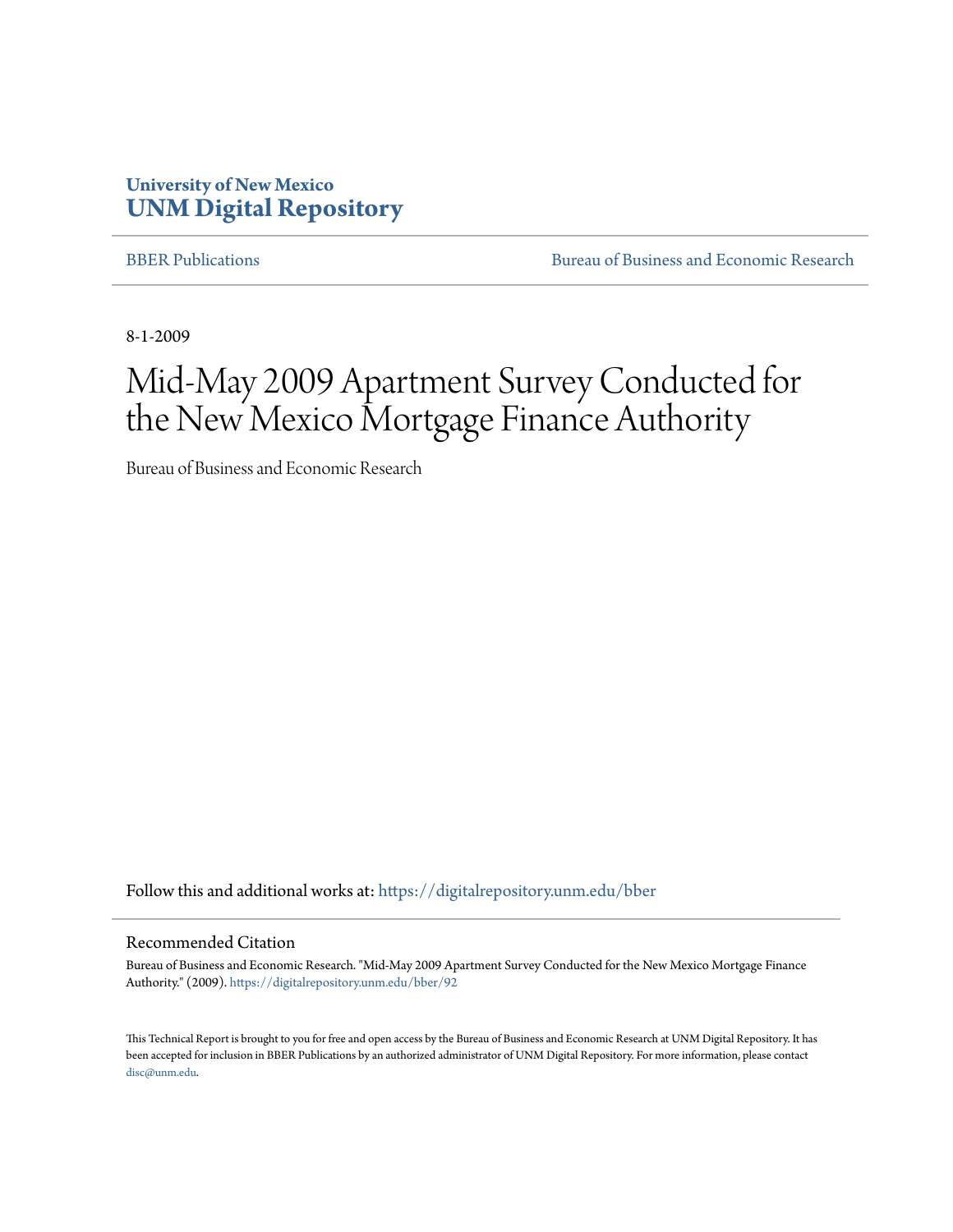

University of New Mexico Bureau of Business and Economic Research

# MID-MAY 2009 APARTMENT SURVEY

# CONDUCTED FOR THE NEW MEXICO MORTGAGE FINANCE AUTHORITY

UNIVERSITY OF NEW MEXICO BUREAU OF BUSINESS AND ECONOMIC RESEARCH 303 Girard Blvd. NE MSC06 3510 / Oñate Hall Albuquerque, New Mexico 87131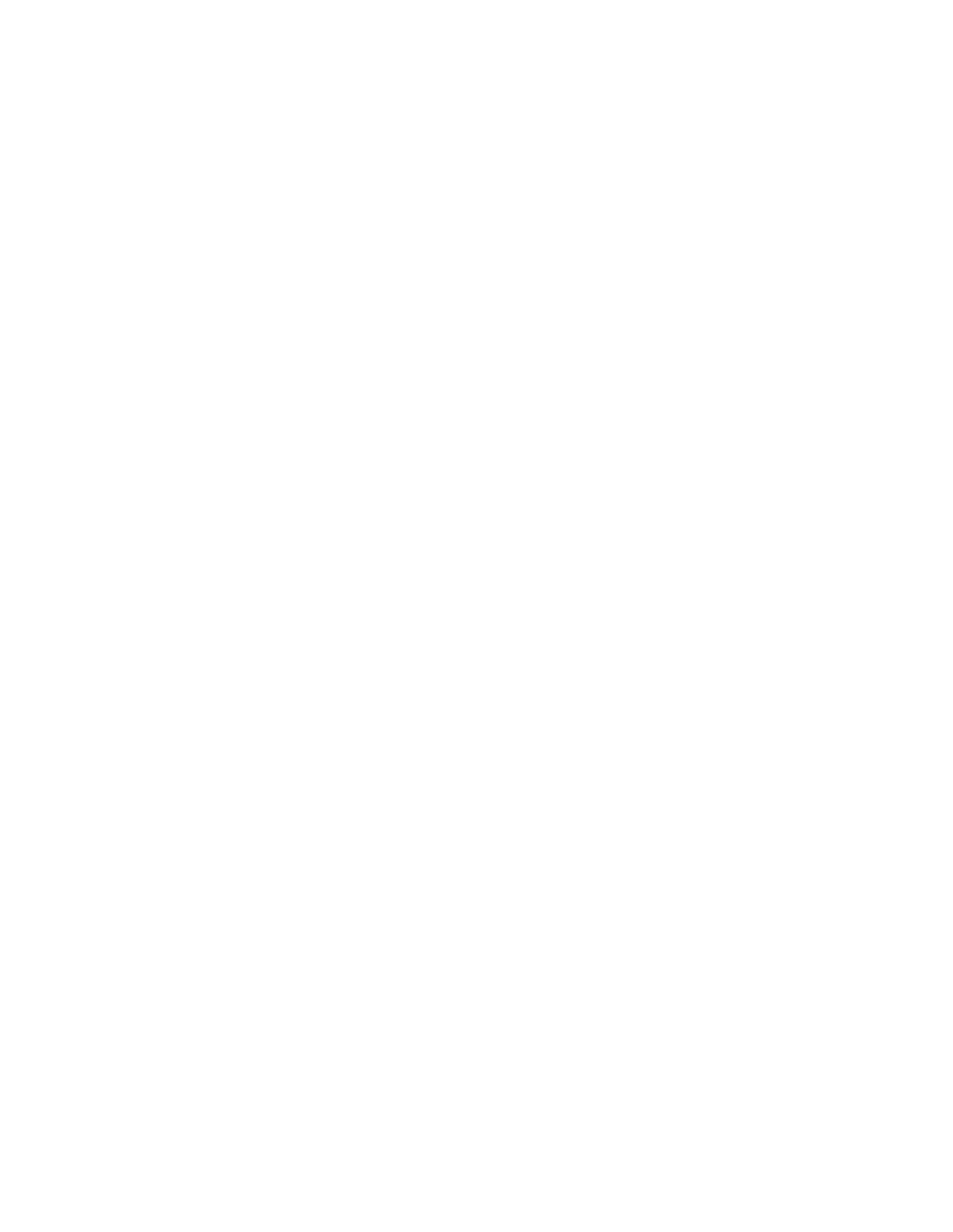

University of New Mexico Bureau of Business and Economic Research

# MID-MAY 2009 APARTMENT SURVEY

# CONDUCTED FOR THE NEW MEXICO MORTGAGE FINANCE AUTHORITY

BY THE UNIVERSITY OF NEW MEXICO BUREAU OF BUSINESS AND ECONOMIC RESEARCH AUGUST 2009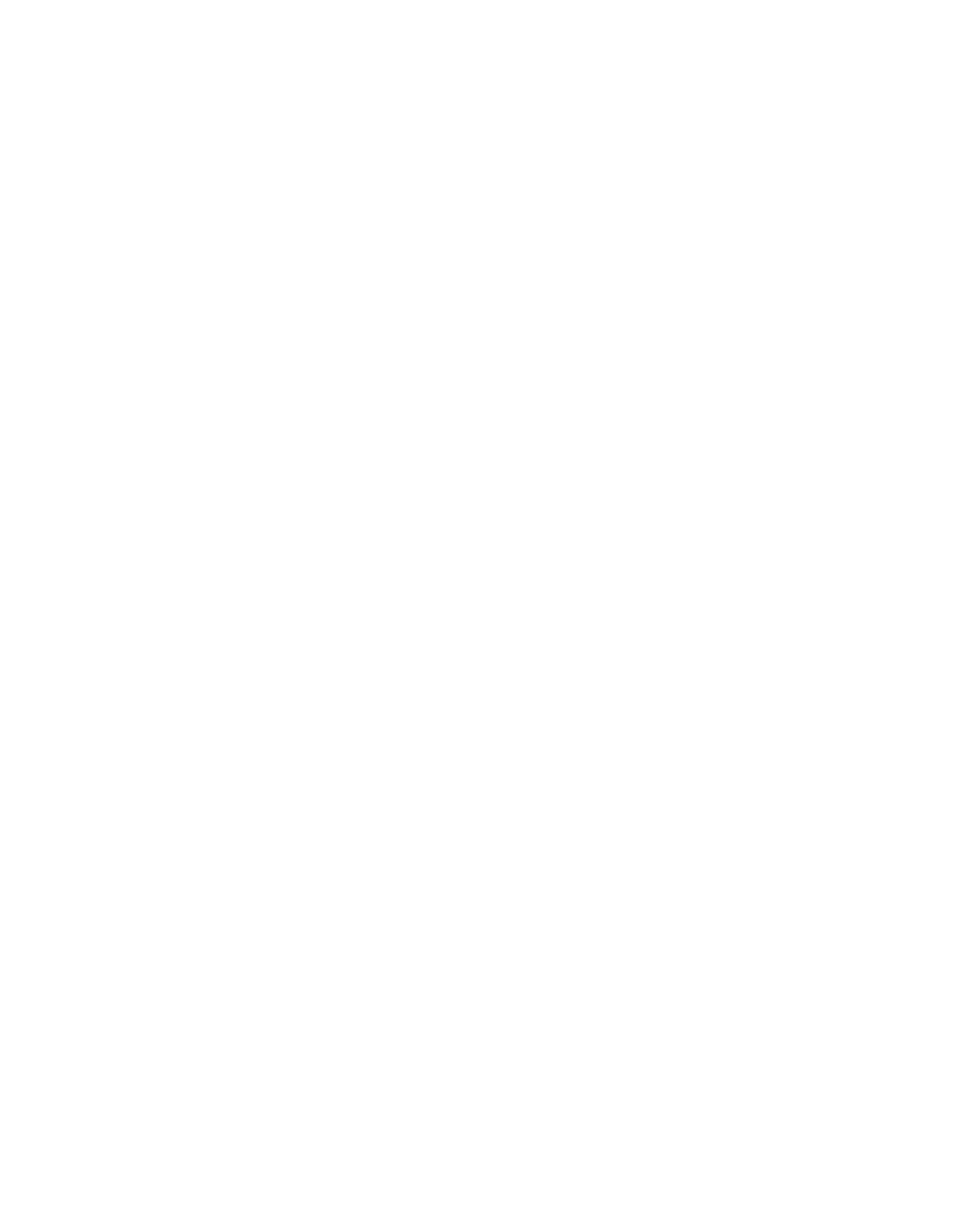# **Table of Contents**

| Page                                                                                        |
|---------------------------------------------------------------------------------------------|
|                                                                                             |
|                                                                                             |
|                                                                                             |
|                                                                                             |
| Figure 2: Weighted Average Vacancy Rates by Type of Apartment, NM Study Area: Mid-May 20094 |
| Figure 3: Weighted Average Monthly Rents by Type of Apartment, NM Study Area: Mid-May 20094 |
| Figure 4: Total Apartment Units, New Mexico County and County Clusters: Mid-May 20095       |
| Figure 5: Weighted Average Vacancy Rates for All Types of Apartment Units Combined,         |
|                                                                                             |
| Figure 6: Weighted Average Monthly Rents for All Types of Apartment Units Combined,         |
|                                                                                             |
| Table1: Number of Apartment Properties, Year Complex Built and Apartment Units by Type,     |
|                                                                                             |
| Table 2: Vacant Units and Weighted Average Vacancy Rates by Type of Apartment,              |
|                                                                                             |
| Table 3: Weighted Average Monthly Rents by Type of Apartment,                               |
|                                                                                             |
| Appendix A:                                                                                 |
| Target Communities for the Mid-May 2009 Apartment Survey, Sorted by 2008 Population SizeA1  |
| Appendix B:                                                                                 |
|                                                                                             |
|                                                                                             |
|                                                                                             |
|                                                                                             |
|                                                                                             |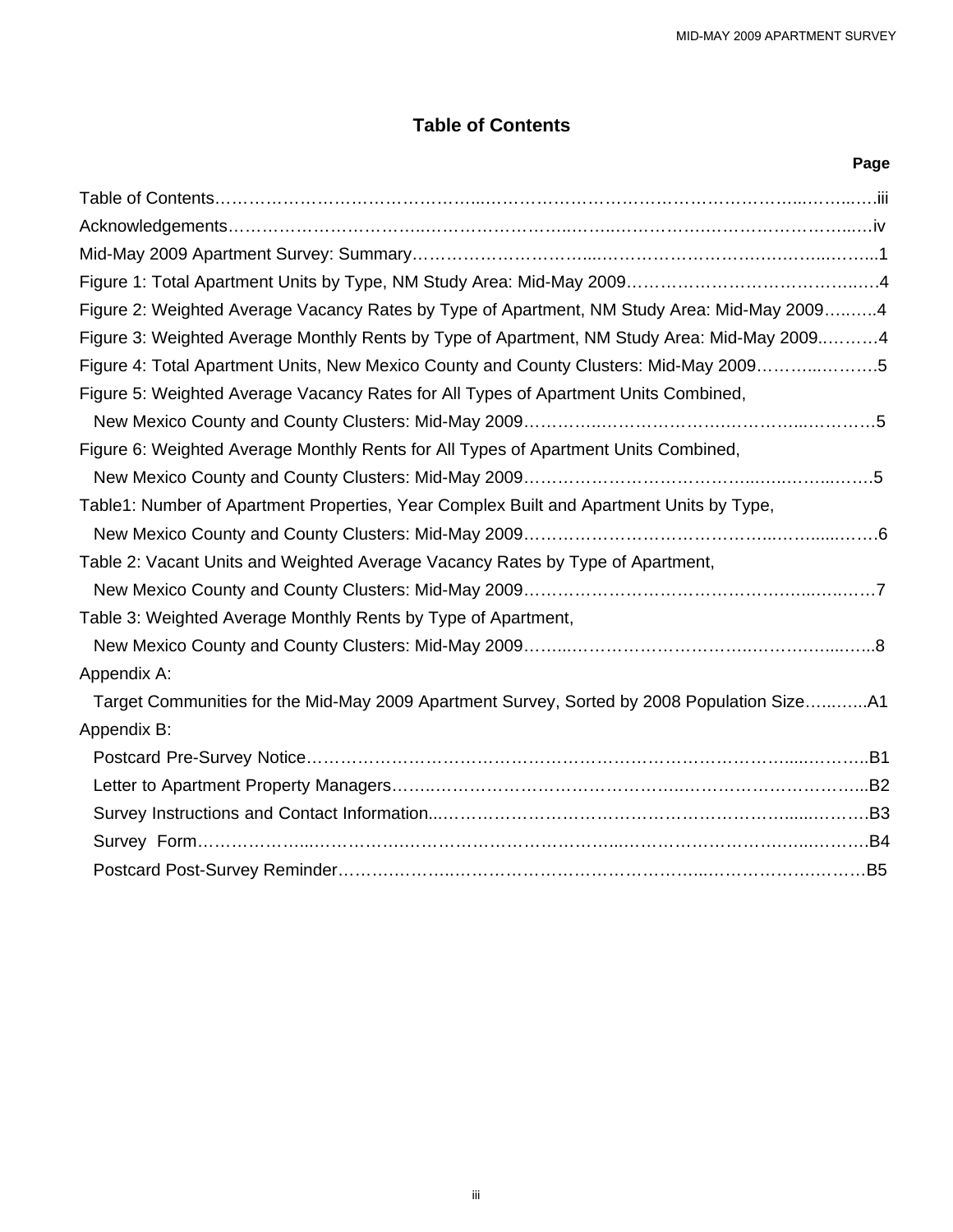### **ACKNOWLEDGEMENTS**

There are many people who have helped with this project. Kevin Kargacin, Daren Ruiz and Karma Shore were the primary BBER staff working on this report. Andrew Webb was very helpful in conducting nonresponse follow-up. BBER students Melissa Freeland and Adam Barber worked on compiling the contact list. Melissa also key entered survey responses over the duration of the project. Our administrator, Diana Gourlay, kept the administrative chores in order.

Several people helped advise us beforehand, chief among them were David Eagle, Senior Vice President, and Billy Eagle, Associate, both at CB Richard Ellis (CBRE) New Mexico Multi-Housing Group. We also thank those who generously volunteered to pre-test our survey.

This report could not have been compiled without the cooperation of each property manager/owner who participated. We appreciate the time they took from their busy schedules to complete and return the survey forms to our office. We hope the tabulations in this report will be helpful to them.

Finally, we would like to express our appreciation to the New Mexico Mortgage Finance Authority for providing the financial support to conduct this survey. Special thanks go out to Debbie Davis at MFA for all her guidance and support throughout this effort.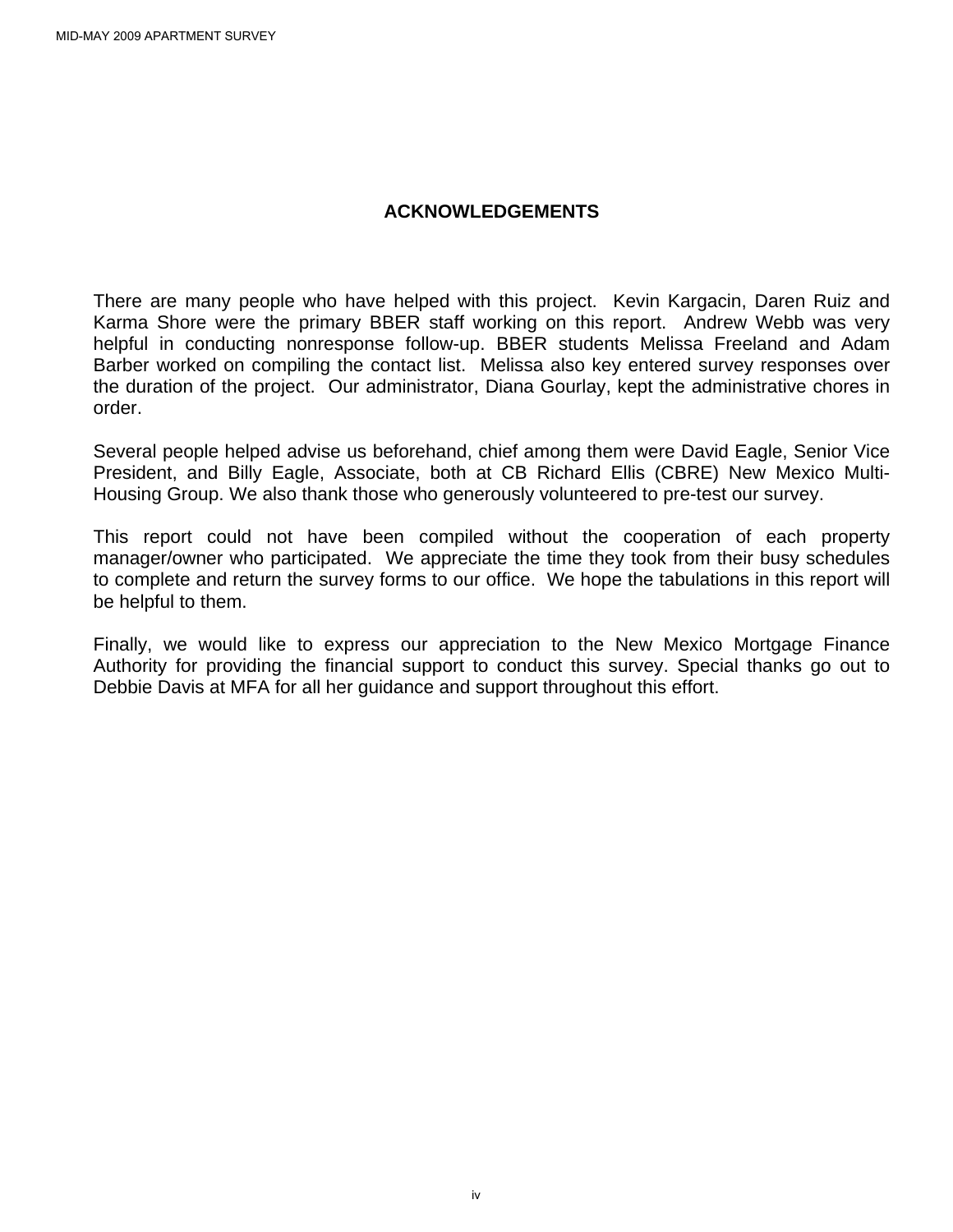# **Mid-May 2009 Apartment Survey: Summary**

The Bureau of Business and Economic Research (BBER) at the University of New Mexico conducted a survey of apartment properties in communities across the State for the New Mexico Mortgage Finance Authority (MFA). The survey was undertaken in May 2009, with non-response follow-up extending into mid-July. Vacancy and rent data for mid-May, along with the year the structure was built, were requested for apartment complexes with five or more units. The goal was to provide MFA with current market information to enhance the organization's databases. This is part of a continuing BBER effort on behalf of MFA.

### **Methodology**

The survey focused on the thirty largest communities in New Mexico, excluding Albuquerque, Rio Rancho and Santa Fe. Other communities in Bernalillo County were excluded as well. The Albuquerque-area and Santa Fe markets are covered extensively by CB Richard Ellis (CBRE) apartment surveys (the latest for May 2009) and there was no desire to duplicate CBRE's efforts. The target communities in the BBER survey have populations that range from roughly 90,000 to 5,000 persons, Las Cruces (91,865 persons as of July 1, 2008) to Tucumcari (5,268). See the list of communities and their 2008 population estimates in Appendix A.

BBER first created an apartment property contact list from a variety of sources. These sources included the *Apartment Association of New Mexico Primary Membership Roster*, For Rent Media Solutions, *dexknows Local Search* online and physical phonebooks, Google, internal databases from MFA, and others.

The questionnaire was designed with a focus on brevity to ensure the best possible response rate. The respondent was asked to provide only key data items for each property. These included the total number of units, the number of vacant (physically empty) units, and the average asking rents, all according to five types of apartments. These types of apartments are efficiencies, 1-bedroom, 2-bedroom, 3-bedroom, and 4-ormore-bedrooms. No distinction was made in the questionnaire with respect to floor plans (e.g., one or two baths) and respondents were not asked to delineate rentals that included utilities from those that did not. Properties with rates based on market rents were included with income-limited properties.

The respondent was also asked to write-in the year the property was first built, though response was relatively poor for this item. Space was provided for updated contact information and the complete property address. Lastly, the questionnaire contained an assurance that only aggregated data would be published and information about individual properties would remain confidential. Several steps were taken to apply both primary and complementary disclosure-avoidance criteria to the results.

BBER solicited input from several individuals familiar with apartment markets before finalizing the survey and revised the questionnaire accordingly. Pre-survey notification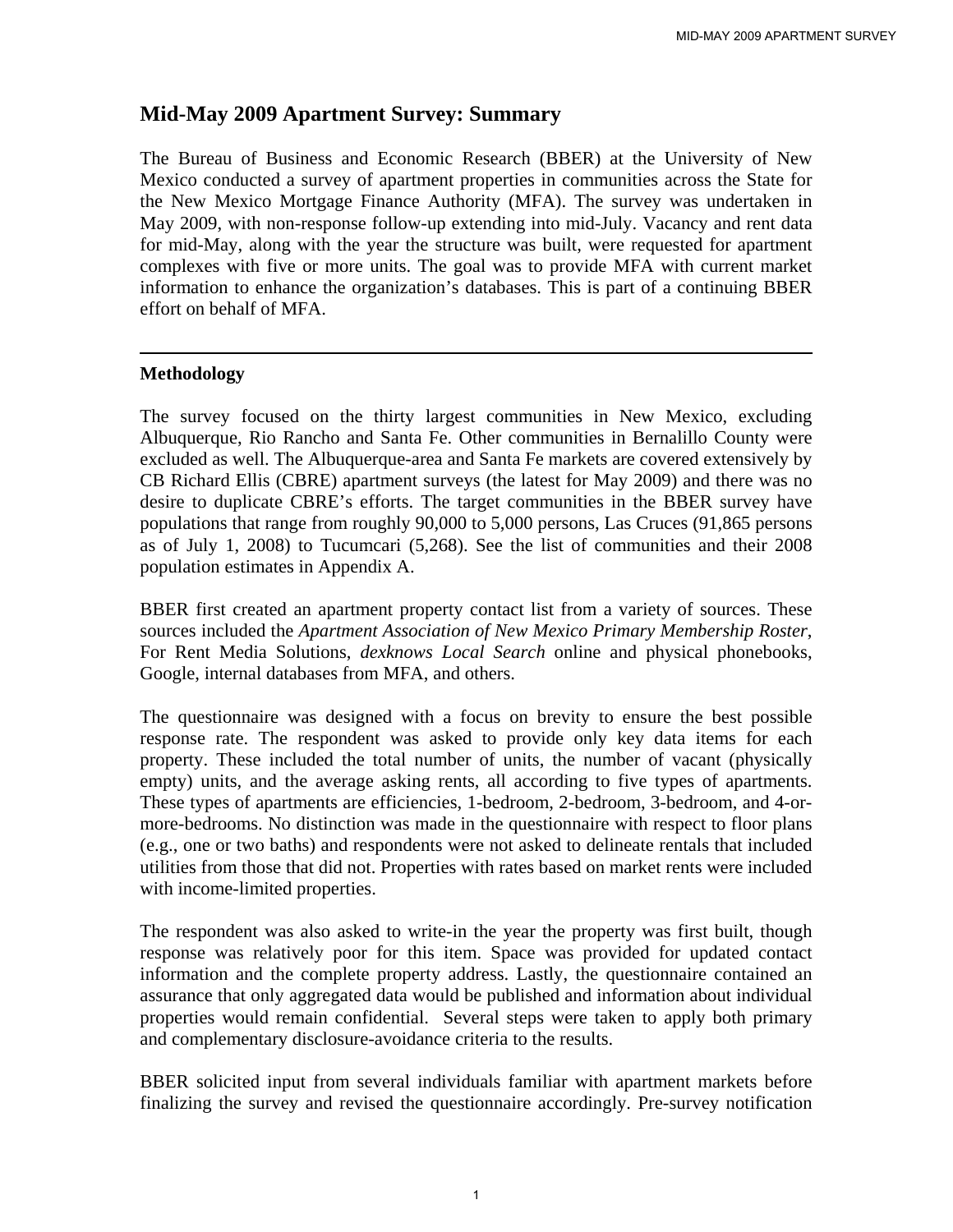and post-survey reminder cards were designed, along with a cover letter and instructions. See the final mail-out questionnaire and related materials in Appendix B.

Although the bulk of the survey was conducted as a standard U.S. Postal Service mail out, alternative electronic versions of the questionnaire and notification/reminder cards were also created. The electronic materials were primarily used for larger management companies.

The pre-survey notification material was sent in the first week of May, followed by the questionnaire in the second week. Information was requested for mid-May and a deadline was set for the end of the month. The reminder cards (if the manager had already responded this served as a thank you card) were sent in early June to every property on the list and non-response follow-up, via phone calls and e-mails, began in mid-June and continued into mid-July. Attempts were made to contact all non-respondents by phone or e-mail at least once. Additional contacts were made with non-respondents that had expressed interest in completing the questionnaire when they were called, and with properties in communities that had low response rates.

### **Findings**

 $\overline{a}$ 

The questionnaires (postal mail and e-mail) were sent to managers of all known properties in the study area. This transmission covered 419 properties on the contact list, though it appeared some contacts might be responsible for an unknown number of additional properties. BBER received responses for 243 properties from the initial mail back (postal and e-mail) and through follow-up activities. To maintain confidentiality for individual properties, the data were aggregated and reported by county<sup>1</sup>. Each county may contain more than one community. Indeed, responses sometimes included information for properties located in small communities that were not on the target list. Rather than discard the data for these properties, the information was simply incorporated into the county-level data. In some cases, counties were combined to ensure that confidential information was not disclosed.

The responses were for properties scattered across 25 New Mexico counties and accounted for a total of 11,805 units. Almost 60% of the properties (145 out of 243) had less than 50 units. (The bulk of this group, 119 properties, had 20 to 49 units.) One-third of all properties (81 out of 243) had 50 to 99 units. Seventeen properties (7% of the total) had 100 or more units.

More than three-quarters of the 11,805 units were one-bedroom (35.2%) and twobedroom (42.7%) apartments. Three-bedroom units made up 17.6% of the total, while relatively small proportions were attributed to efficiencies (3.2%) and units of four or more bedrooms (1.2%).

There were a total of 698 vacant units, resulting in an overall vacancy rate of 5.9%. The vacancy rates that are shown in this report for each area or by type of apartment are

<sup>&</sup>lt;sup>1</sup> However, these aggregates do not represent a comprehensive coverage of all geographic areas in each county.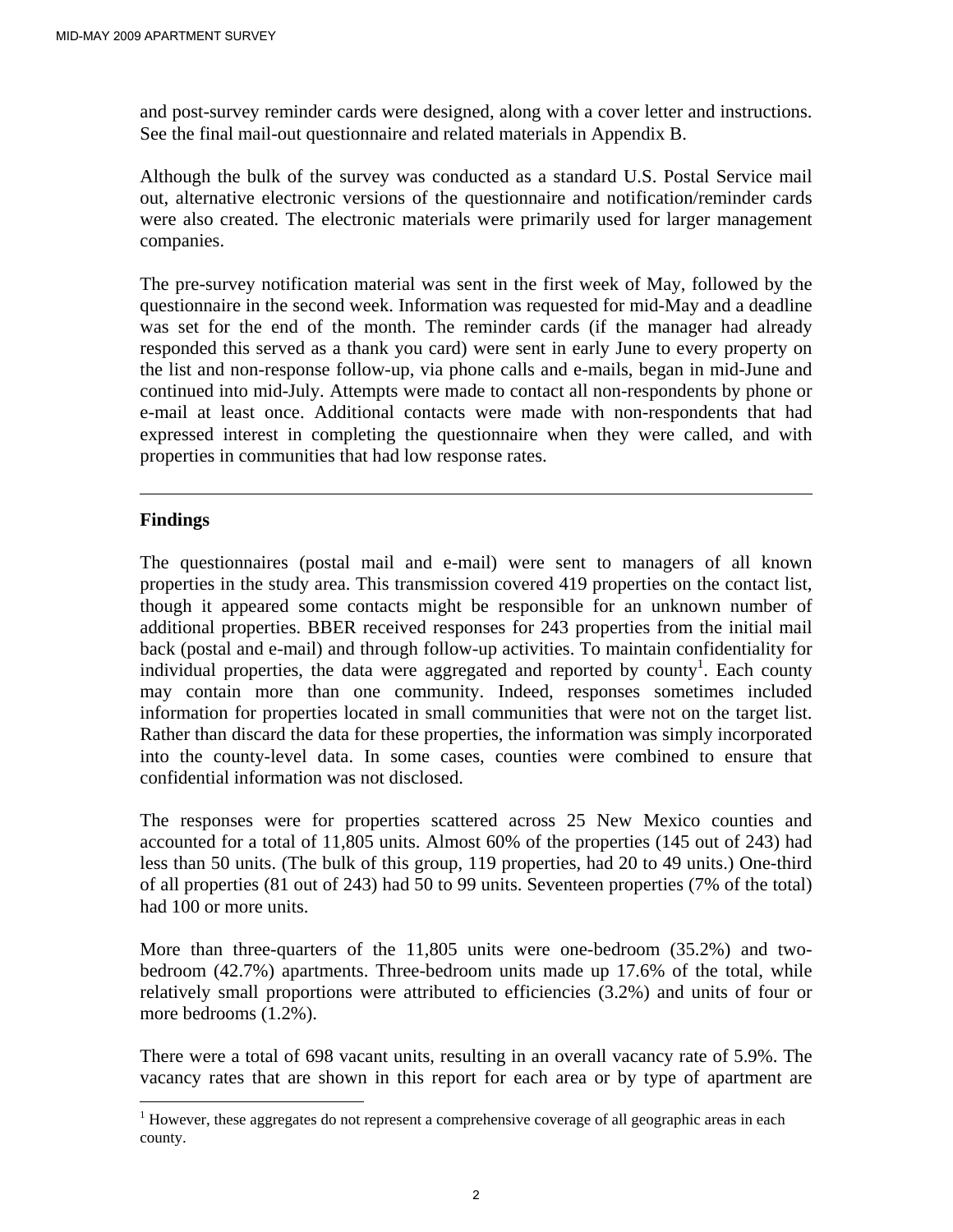weighted. They were calculated by taking the total number of vacant units in an area or for an apartment category and dividing them by the total number of units for that area or category.

More than two-thirds of the properties (166) had vacancy rates that were below the study area average. Thirty properties (12%) had vacancy rates between 5.9% and 9.9%, and 47 (19%) logged rates of 10% or higher.

Vacancy rates were highest for efficiencies and four-or-more-bedroom units. The distribution of vacancy rates by type of apartment is as follows: efficiencies, 9.7%; 1 bedroom, 4.6%; 2-bedroom, 6.8%; 3-bedroom, 5.4%; and 4-or-more-bedroom, 8.2%.

The weighted average monthly rent, regardless of apartment type, was \$537 for the study area as a whole. Weighted rents in this report are calculated by dividing total rents in an area or for an apartment category by the total number of units in the area or category. Just over three-fifths of the properties posted average rents that were less than the study-area average. The study-area weighted average rents by type of apartment are as follows: efficiencies, \$412; 1-bedroom, \$482; 2-bedroom, \$558; 3-bedroom, \$612; and 4-or-morebedroom, \$642.

Results from the survey were tabulated for 17 individual counties. Another eight counties were grouped into three clusters to protect the confidentiality of proprietary information. Some individual county cells for certain types of apartments (e.g., rents or vacancy rates for efficiencies) were also suppressed, if there were too few respondents to maintain confidentiality.

Among the individual counties, eight posted weighted average vacancy rates below the study-area average of 5.9%—Eddy (2.9%), Lea (3.1%), Grant (3.1%), San Juan (3.5%), McKinley (3.8%), Curry (3.8%), Cibola (4.1%) and San Miguel (4.6%). Two counties were at the overall average, Chaves and Roosevelt. Another seven were above the studyarea average—Dona Ana (6.5%), Valencia (7.2%), Otero (7.4%), Socorro (11.3%), Lincoln (12.0%), Los Alamos (13.9%) and Sierra (15.1%). Each of the three county clusters—Colfax/Rio Arriba/Taos, Guadalupe/Quay/Sandoval  $(pt.)<sup>2</sup>$  and Hidalgo/Luna reported vacancy rates just below average.

Weighted average rents for counties were split around the \$500 mark. Seven counties had rents between \$400 and \$499 (Sierra, Curry, Roosevelt, Chaves, Grant, San Miguel and Cibola) and another nine were between \$500 and \$599 (Otero, Eddy, Lincoln, Socorro, McKinley, Lea, San Juan, Dona Ana and Valencia). Los Alamos topped the list with \$704. Average rents for the three county clusters were also scattered around \$500— Hidalgo/Luna, \$469; Guadalupe/Quay/Sandoval (pt.), \$513; and Colfax/Rio Arriba/Taos  $($535).$ 

The charts on page four provide a summary of the study area as a whole, while those on page five summarize the county data. Detailed county-level tabular data are on pages 6 through 8.

<sup>&</sup>lt;sup>2</sup> This portion (pt.) of Sandoval County does not include Rio Rancho.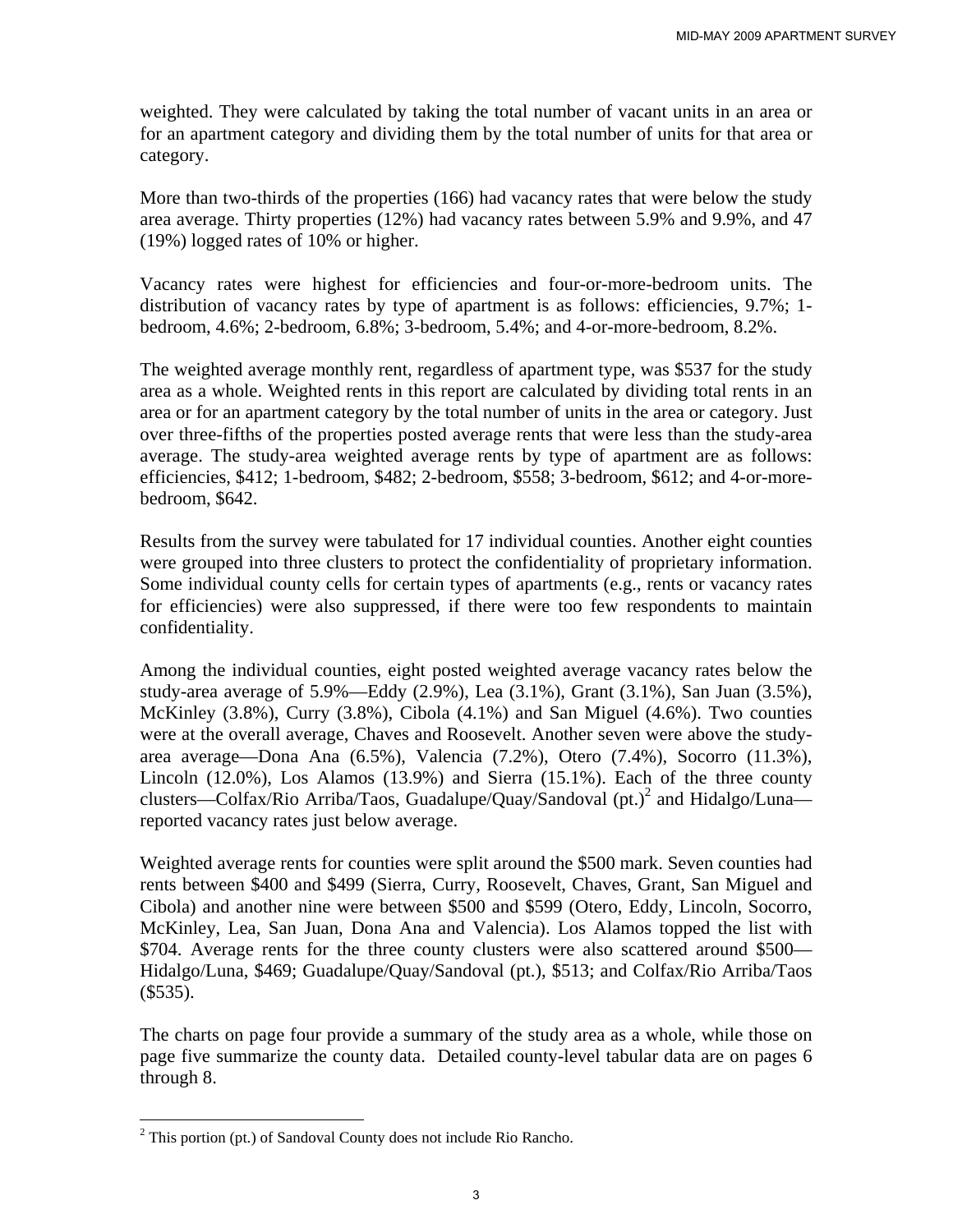

# **New Mexico Study Area Summaries**





BR refers to bedroom.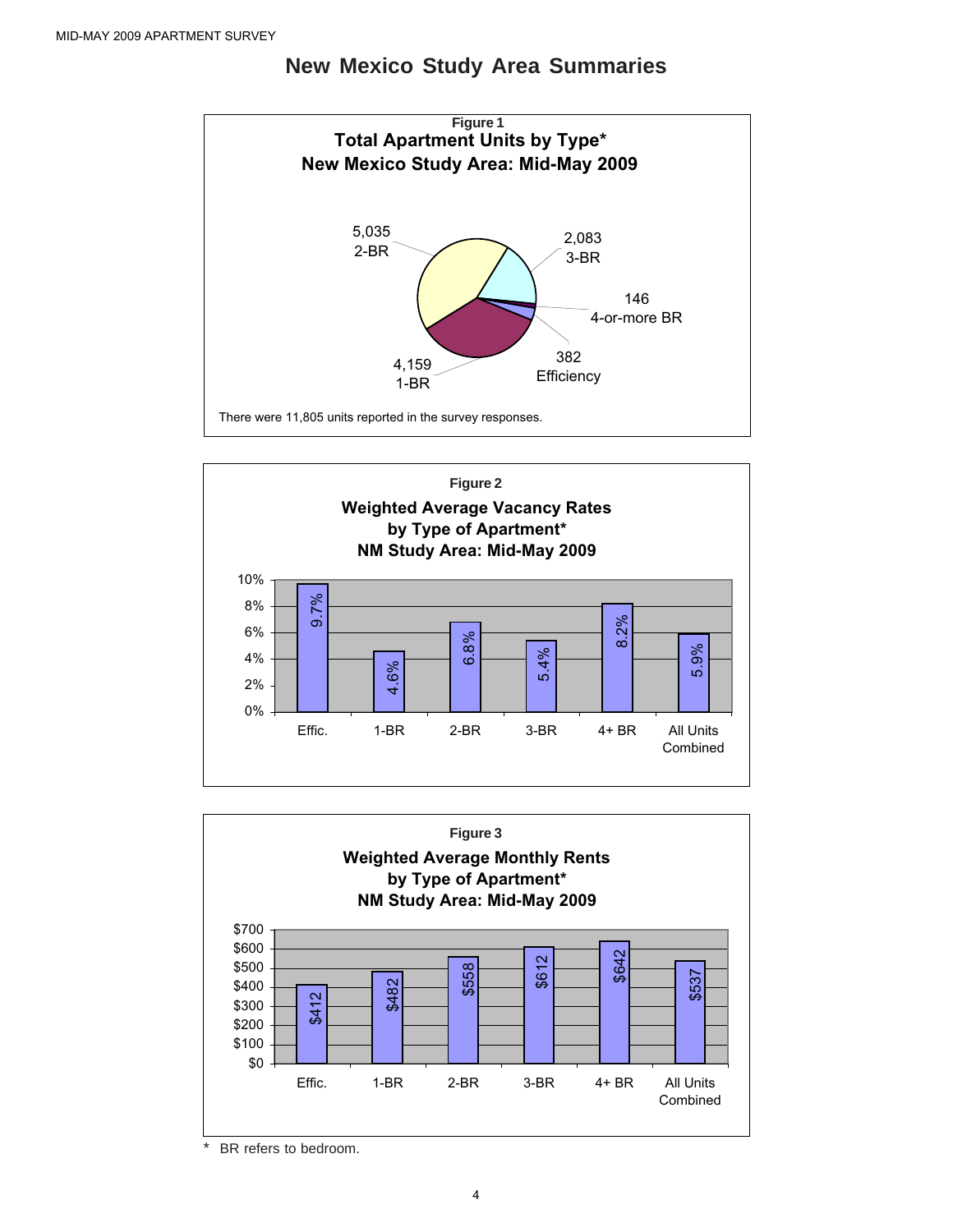## **New Mexico County and County Cluster Summaries**





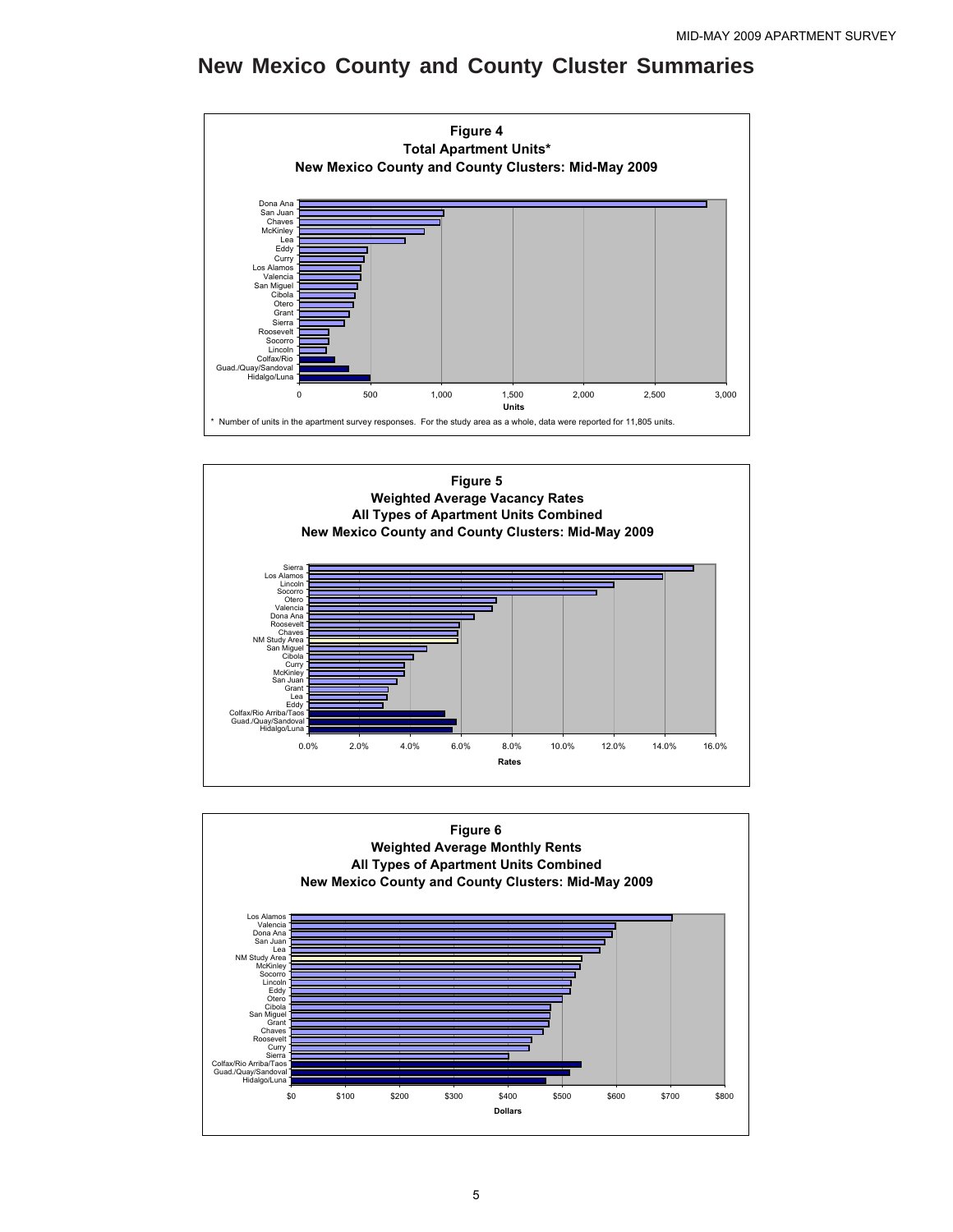|                                                                                                            | <b>JOAN ABILITIES IN EURINA ALLINA DI EURINI ALLINA DALKUEL ADELINA DI EURINE EURINE EURINE EURINE EURINE EURINE</b> |                            |                                         |              |               |                                                                                                                |                         |                 |         |
|------------------------------------------------------------------------------------------------------------|----------------------------------------------------------------------------------------------------------------------|----------------------------|-----------------------------------------|--------------|---------------|----------------------------------------------------------------------------------------------------------------|-------------------------|-----------------|---------|
|                                                                                                            |                                                                                                                      | Year                       |                                         |              |               |                                                                                                                |                         |                 |         |
|                                                                                                            | Number of                                                                                                            | Complex Built <sup>#</sup> |                                         |              |               |                                                                                                                | Number of Units by Type |                 |         |
| Area                                                                                                       | Properties                                                                                                           | Earliest                   | Latest                                  | <b>Total</b> | Efficiency    | $1-BR$                                                                                                         | $2-BR$                  | $3 - BR$        | 4+ BR   |
| Chaves                                                                                                     | 17                                                                                                                   | 1950                       | 1998                                    |              | $\frac{8}{1}$ | 478                                                                                                            |                         | 137             |         |
| Cibola                                                                                                     | ဖ                                                                                                                    | 1969                       | 1980                                    |              |               | 178                                                                                                            | 258<br>210<br>10        |                 |         |
|                                                                                                            | $\frac{2}{3}$                                                                                                        | 1983                       | 2006                                    |              |               |                                                                                                                |                         | 145             | 26      |
| Curry<br>Dona Ana<br>Eddy<br>Grant<br>Lea                                                                  |                                                                                                                      | 1940                       |                                         |              |               |                                                                                                                |                         |                 | 89      |
|                                                                                                            | ∞                                                                                                                    |                            |                                         |              |               |                                                                                                                |                         |                 |         |
|                                                                                                            | ∞                                                                                                                    | 1969<br>1974               | 8<br>8888888888888888<br>88888888888888 |              |               | 88 2 5 8 5 8 5 6 5 7 7 7 8 5 5 7 5 8 7 6 7 8 9 7 7 7 7 8 7 7 7 8 9 7 7 7 8 9 7 7 7 8 9 7 7 7 8 9 7 7 7 8 9 7 7 |                         | 895662864687898 |         |
|                                                                                                            | $\tilde{\mathcal{L}}$                                                                                                |                            |                                         |              |               |                                                                                                                |                         |                 |         |
|                                                                                                            | LO.                                                                                                                  |                            |                                         |              | $\infty$      |                                                                                                                |                         |                 | $\circ$ |
|                                                                                                            | တ                                                                                                                    | 1966<br>1970<br>1948       |                                         |              |               |                                                                                                                |                         |                 | $\circ$ |
|                                                                                                            | $\frac{6}{5}$                                                                                                        |                            |                                         |              |               |                                                                                                                |                         |                 | $\circ$ |
|                                                                                                            | 13                                                                                                                   | 1972<br>1958               |                                         |              | 40            |                                                                                                                |                         |                 | 0       |
|                                                                                                            | LO                                                                                                                   |                            |                                         |              |               |                                                                                                                |                         |                 | N       |
|                                                                                                            | 21                                                                                                                   |                            |                                         |              |               |                                                                                                                |                         |                 |         |
|                                                                                                            | S                                                                                                                    |                            |                                         |              |               |                                                                                                                |                         |                 | $\circ$ |
| Lincoln<br>Los Alamos<br>McKinley<br>Otero<br>Sosevelt<br>San Miguel<br>San Miguel<br>San Miguel<br>Sierra | တ                                                                                                                    | 896<br>086<br>0956         |                                         |              | ္ဟ            |                                                                                                                |                         |                 | 0       |
|                                                                                                            | LO.                                                                                                                  | 1981                       |                                         |              |               |                                                                                                                |                         |                 |         |
| Valencia                                                                                                   | $\frac{2}{3}$                                                                                                        | 1978                       | 2009                                    |              |               |                                                                                                                |                         |                 |         |
| Combined Areas <sup>1</sup> :                                                                              |                                                                                                                      |                            |                                         |              |               |                                                                                                                |                         |                 |         |
| Colfax/Rio Arriba/Taos                                                                                     | N                                                                                                                    | 1923                       | 2000                                    |              |               | 119                                                                                                            | 95                      |                 |         |
| $\mu$ pt.) <sup>2</sup><br>Guadalupe/Quay/Sandoval                                                         | တ                                                                                                                    | 1967                       | 1997                                    | 244<br>345   |               | 169                                                                                                            | 120                     | ង<br>ស          | $\circ$ |
| Hidalgo/Luna                                                                                               | 57                                                                                                                   | 1969                       | 2005                                    | 496          |               | 148                                                                                                            | 195                     | 113             | 36      |
| New Mexico Study Area                                                                                      | 243                                                                                                                  | 1923                       | 2009                                    | 11,805       | 382           | 4,159                                                                                                          | 5,035                   | 2,083           | 146     |

Number of Apartment Properties, Year Complex Built and Apartment Units by Type\* **Number of Apartment Properties, Year Complex Built and Apartment Units by Type\*** New Mexico County and County Clusters: Mid-May 2009 **New Mexico County and County Clusters: Mid-May 2009 Table 1**

BR refers to bedroom. \* BR refers to bedroom.  $\star$ 

# A significant number of properties did not report the year the complex was built. # A significant number of properties did not report the year the complex was built.

1 Individual counties in the combined areas did not meet thresholds for data disclosure. 1 Individual counties in the combined areas did not meet thresholds for data disclosure.

2 Sandoval portion does not include Rio Rancho. 2 Sandoval portion does not include Rio Rancho.

Note: These figures do not represent a comprehensive coverage of all areas in each county. The survey was focused on the target communities. Although responses were also received from non-Note: These figures do not represent a comprehensive coverage of all areas in each county. The survey was focused on the target communities. Although responses were also received from nontargeted areas (incorporated and unincorporated), it is likely that portions of counties are omitted. targeted areas (incorporated and unincorporated), it is likely that portions of counties are omitted.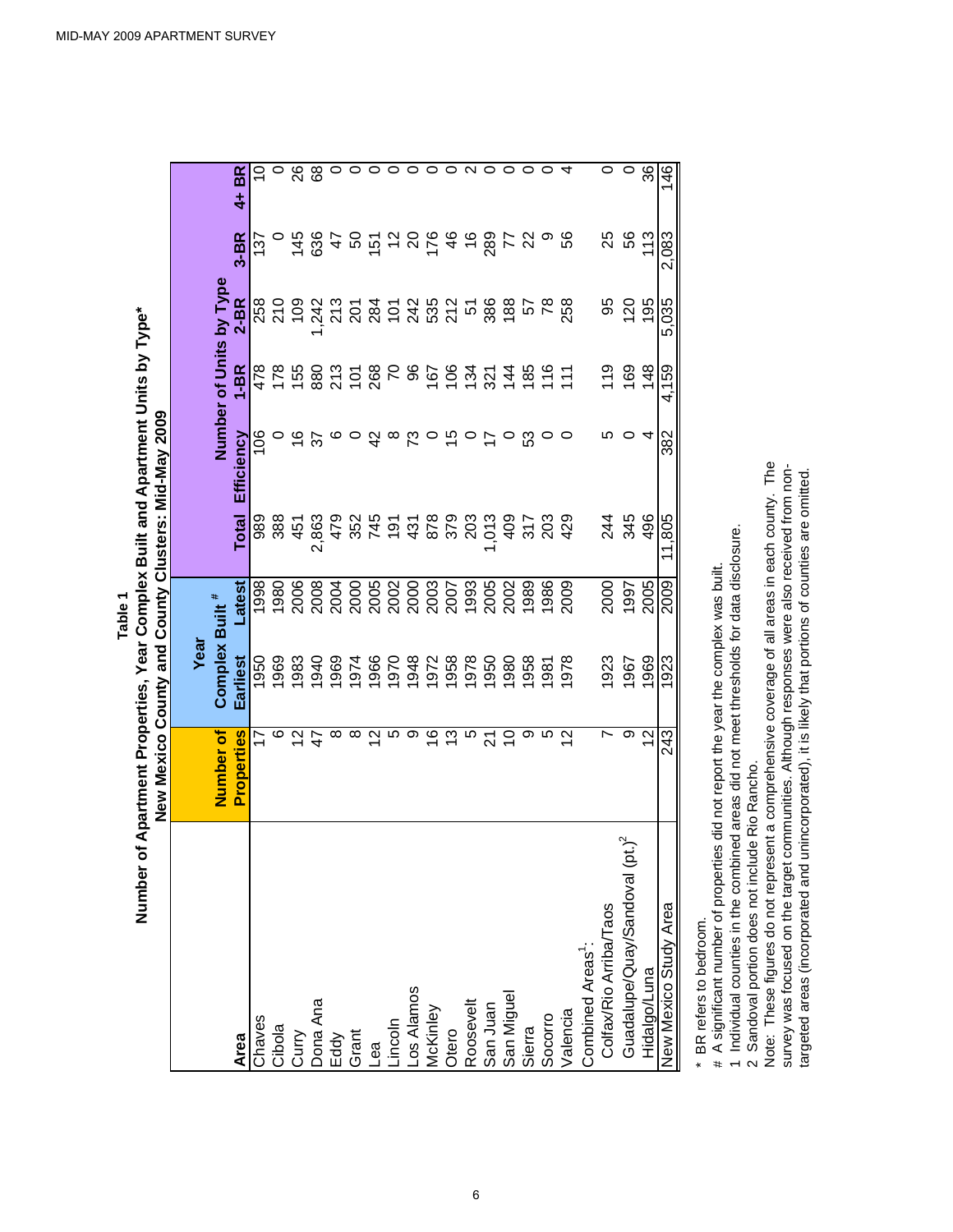**Table 2**

Vacant Units and Weighted Average Vacancy Rates by Type of Apartment\* **Vacant Units and Weighted Average Vacancy Rates by Type of Apartment\*** New Mexico County and County Clusters: Mid-May 2009

|                                            |                            |               |            |                     |               |                |                            | New Mexico County and County Clusters: Mid-May 2009 |                                       |          |       |       |                |
|--------------------------------------------|----------------------------|---------------|------------|---------------------|---------------|----------------|----------------------------|-----------------------------------------------------|---------------------------------------|----------|-------|-------|----------------|
|                                            | Total                      |               |            |                     |               |                |                            |                                                     | <b>Weighted Average Vacancy Rates</b> |          |       |       |                |
|                                            | Number                     |               |            | <b>Vacant Units</b> |               |                |                            | All Units                                           |                                       |          |       |       |                |
| Area                                       | of Units                   | Total         | Efficiency | $1-BR$              | $2-BR$        | $3 - BR$       | <b>BR</b><br>$\frac{1}{4}$ | Combined                                            | Efficiency                            | $1 - BR$ | 2-BR  | 3-BR  | 4+ BR          |
| Chaves                                     | 989                        | အိ            |            | 22                  | ₽             | ల్ల            |                            | 5.9%                                                |                                       | 5.6%     | 3.9%  | 13.9% | $\Box$         |
| Cibola                                     | 388                        |               |            | $\tilde{c}$         |               |                |                            | 4.1%                                                |                                       | 5.6%     | 2.9%  |       |                |
| Curry                                      | 451                        |               |            | 4                   |               | ၀ ဖ ၛွ         |                            | 3.8%                                                |                                       | 2.6%     | 3.7%  | 4.1%  | $\Omega$       |
| Dona Ana                                   | 2,863                      | <u>86</u>     |            | 35                  | $\tilde{c}$   |                | $\sim$                     | 6.5%                                                | 29.7%                                 | 4.0%     | 8.9%  | 4.4%  | 2.9%           |
| Eddy                                       | 479                        |               |            |                     | ∞             |                | $\circ$                    | 2.9%                                                |                                       | 2.3%     | 3.8%  |       |                |
| Grant                                      |                            |               |            | ro u                |               |                | 0                          | 3.1%                                                |                                       | 2.0%     | 3.5%  | 4.0%  |                |
| Бeд                                        | 875<br>74578<br>878<br>879 |               |            | $\sim$ $\sim$       | 4             |                | 0                          | 3.1%                                                |                                       | 1.1%     | 1.4%  |       |                |
| Lincoln                                    |                            | ಔ             |            |                     | $\tilde{c}$   |                | $\circ$                    | 12.0%                                               |                                       | 10.0%    | 9.9%  |       |                |
| Los Alamos                                 |                            | င္စ           |            | $\sim$ $\sim$       | 55            |                | 0                          | 13.9%                                               |                                       | 1.0%     | 22.7% |       |                |
| McKinley                                   |                            | ္က            |            |                     | $\frac{6}{5}$ | $\overline{C}$ | $\circ$                    | 3.8%                                                |                                       | 4.2%     | 3.0%  | 5.7%  |                |
| Otero                                      |                            | 88            |            | $\overline{r}$      | $\frac{6}{5}$ | <u>က</u>       | 0                          | 7.4%                                                | 0.0%                                  | 6.6%     | 7.5%  | 10.9% | ı              |
| Roosevelt                                  | 203                        |               |            |                     | 4             | ≏              | $\bigcap$                  | 5.9%                                                |                                       | 5.2%     | 7.8%  |       | $\Box$         |
| San Juan                                   | 1,013                      |               |            | တ ထ                 | $\frac{5}{1}$ | ≏              | 0                          | 3.5%                                                |                                       | 2.8%     | 3.9%  |       | ı              |
| San Miguel                                 |                            | <u>ღ</u>      |            |                     | $\tilde{c}$   |                | 0                          | 4.6%                                                |                                       | 5.6%     | 5.3%  | 3%    | f,             |
| Sierra                                     | 409<br>317<br>203<br>429   | $\frac{8}{4}$ |            | ೫                   |               | ם ם            |                            | 15.1%                                               |                                       | 16.2%    | 19.3% |       | $\blacksquare$ |
| Socorro                                    |                            | ಔ             |            | $\tilde{=}$         |               |                |                            | 11.3%                                               |                                       | 8.6%     |       |       | f,             |
| Valencia                                   |                            | 31            | 0          |                     | 25            | ≏              | ◠                          | 7.2%                                                |                                       | 0.9%     | 9.7%  |       | $\bigcap$      |
| Combined Areas <sup>1</sup> :              |                            |               |            |                     |               |                |                            |                                                     |                                       |          |       |       |                |
| Colfax/Rio Arriba/Taos                     | 244                        | <u>ო</u>      |            |                     | ഥ             |                | 0                          | 5.3%                                                |                                       | 5.9%     | 5.3%  |       |                |
| Guadalupe/Quay/Sandoval (pt.) <sup>2</sup> | 345                        | $\Omega$      |            |                     | ല ∞           | ≏              | 0                          | 5.8%                                                |                                       | 4.1%     |       |       |                |
| Hidalgo/Luna                               | 496                        | $\frac{8}{2}$ |            | o                   |               | ဖ              |                            | 5.6%                                                | ≏                                     | 4.1%     | 4.6%  | 5.3%  | $\Omega$       |
| New Mexico Study Area                      | 11,805                     | 698           | 75         | 193                 | 343           | 113            | $\tilde{c}$                | 5.9%                                                | 9.7%                                  | 4.6%     | 6.8%  | 5.4%  | 8.2%           |

\* BR refers to bedroom. \* BR refers to bedroom.

D Withheld to avoid disclosing confidential data. D Withheld to avoid disclosing confidential data.

1 Individual counties in the combined areas did not meet thresholds for data disclosure. 1 Individual counties in the combined areas did not meet thresholds for data disclosure.

2 Sandoval portion does not include Rio Rancho. 2 Sandoval portion does not include Rio Rancho.

Note: These figures do not represent a comprehensive coverage of all areas in each county. The survey was focused on the target communities. Although responses were also received from non-Note: These figures do not represent a comprehensive coverage of all areas in each county. The survey was focused on the target communities. Although responses were also received from nontargeted areas (incorporated and unincorporated), it is likely that portions of counties are omitted. targeted areas (incorporated and unincorporated), it is likely that portions of counties are omitted.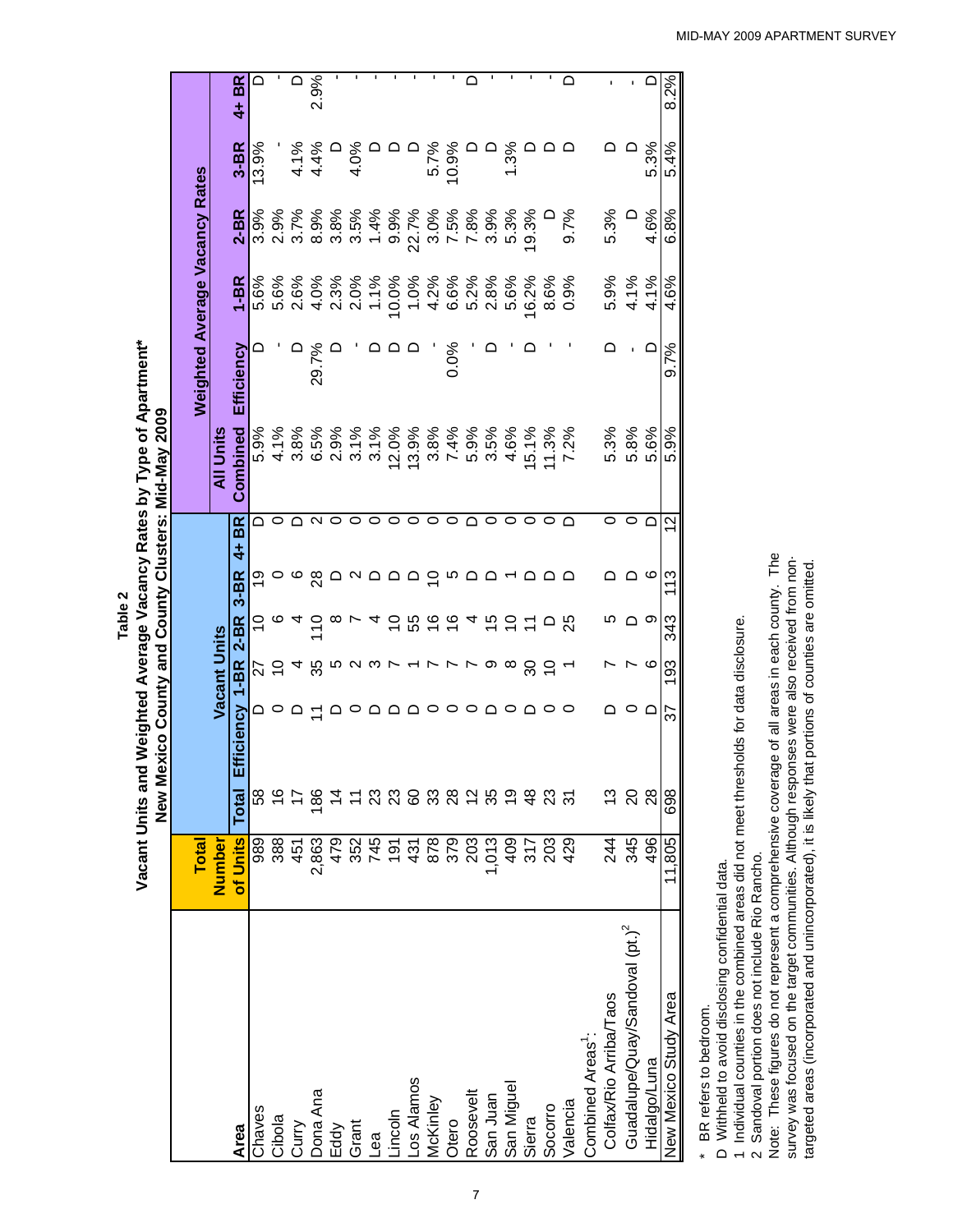|                                                                                                                                                     |                            | New Mexico County and County Clusters: Mid-May 2009 |            |                               |              |          |       |
|-----------------------------------------------------------------------------------------------------------------------------------------------------|----------------------------|-----------------------------------------------------|------------|-------------------------------|--------------|----------|-------|
|                                                                                                                                                     |                            |                                                     |            |                               |              |          |       |
|                                                                                                                                                     | <b>Total</b>               |                                                     |            | <b>Weighted Average Rents</b> |              |          |       |
|                                                                                                                                                     | Number                     | <b>All Units</b>                                    |            |                               |              |          |       |
|                                                                                                                                                     | of Units                   | Combined                                            | Efficiency | I-BR                          | $2 - BR$     | $3 - BR$ | 4+ BR |
| Area<br>Chaves                                                                                                                                      | 989                        | \$465                                               |            | \$445                         | <b>687\$</b> | \$572    |       |
|                                                                                                                                                     | 388                        |                                                     |            |                               |              |          |       |
|                                                                                                                                                     | 451                        |                                                     |            |                               |              | \$489    |       |
| Cibola<br>Curry<br>Dona Ana<br>Eddy<br>Grant<br>Lincoln<br>Lincoln<br>Miguel<br>McKinley<br>Otero<br>Roosevelt<br>Roosevelt<br>San Juan<br>San Juan | 2,863                      |                                                     | \$302      |                               |              | \$651    | \$690 |
|                                                                                                                                                     | 479                        |                                                     |            |                               |              |          |       |
|                                                                                                                                                     |                            |                                                     |            |                               |              | \$562    |       |
|                                                                                                                                                     | 82<br>845<br>87<br>98<br>8 |                                                     |            |                               |              |          |       |
|                                                                                                                                                     |                            |                                                     |            |                               |              |          |       |
|                                                                                                                                                     |                            |                                                     |            |                               |              |          |       |
|                                                                                                                                                     |                            |                                                     |            |                               |              | \$581    |       |
|                                                                                                                                                     | 379                        |                                                     | \$425      |                               |              | \$526    |       |
|                                                                                                                                                     | 203                        |                                                     |            |                               |              |          |       |
|                                                                                                                                                     |                            |                                                     |            |                               |              |          |       |
|                                                                                                                                                     | 0.4<br>202<br>202<br>202   |                                                     |            |                               |              | \$526    |       |
|                                                                                                                                                     |                            |                                                     |            |                               |              |          |       |
|                                                                                                                                                     |                            |                                                     |            |                               |              |          |       |
| Socorro<br>Valencia                                                                                                                                 | 429                        | \$599                                               |            | \$549                         | \$577        |          |       |
|                                                                                                                                                     |                            |                                                     |            |                               |              |          |       |
| Taos<br>Combined Areas <sup>1</sup> :<br>Colfax/Rio Arriba/T                                                                                        | 244                        | \$535                                               |            | \$528                         | \$536        |          |       |
| Guadalupe/Quay/Sandoval (pt.) <sup>2</sup>                                                                                                          | 345                        | \$513                                               |            | \$457<br>\$415                |              |          |       |
| Hidalgo/Luna                                                                                                                                        | 496                        | \$469                                               |            |                               | \$447        | \$543    |       |

Weighted Average Monthly Rents by Type of Apartment\* **Weighted Average Monthly Rents by Type of Apartment\* Table 3**

> \* BR refers to bedroom. \* BR refers to bedroom.

New Mexico Study Area

Ct99\$ 21,99\$ 89.9\$ 23 02,000\$ 21,000\$ 12,000;1,000 \$531 \$6314 \$612 \$612 \$612 \$612 \$642

 $.805$ 

\$537

\$642

\$612

\$558

\$482

\$412

D Withheld to avoid disclosing confidential data. D Withheld to avoid disclosing confidential data.

1 Individual counties in the combined areas did not meet thresholds for data disclosure. 1 Individual counties in the combined areas did not meet thresholds for data disclosure. 2 Sandoval portion does not include Rio Rancho.

Note: These figures do not represent a comprehensive coverage of all areas in each county. The Note: These figures do not represent a comprehensive coverage of all areas in each county. The 2 Sandoval portion does not include Rio Rancho.

survey was focused on the target communities. Although responses were also received from non-<br>targeted areas (incorporated and unincorporated), it is likely that portions of counties are omitted. survey was focused on the target communities. Although responses were also received from nontargeted areas (incorporated and unincorporated), it is likely that portions of counties are omitted.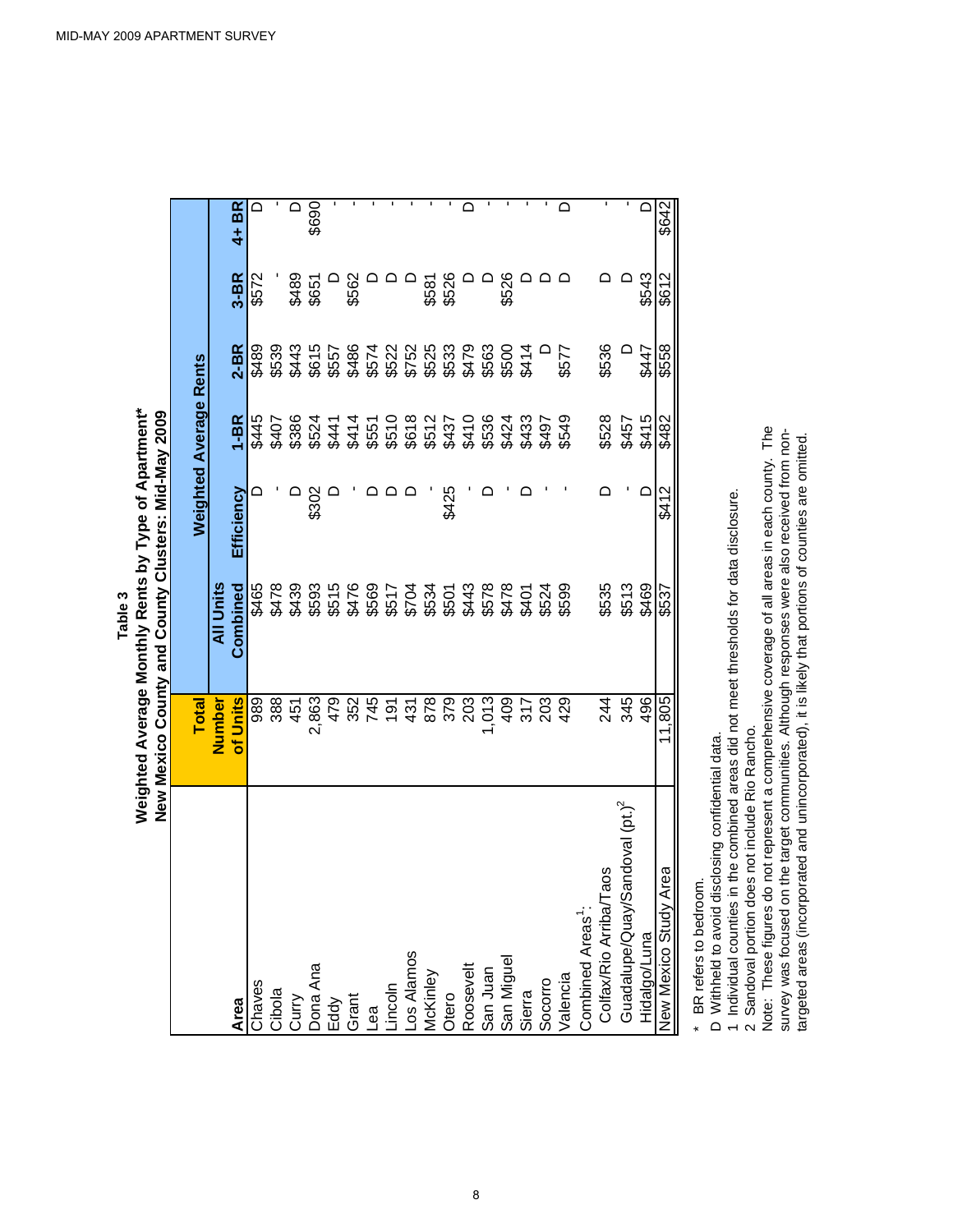#### **Appendix A Target Communities for the Mid-May 2009 Apartment Survey Sorted by 2008 Population Size**

|                              |                 |                           | <b>Total Apartment</b>          |
|------------------------------|-----------------|---------------------------|---------------------------------|
|                              |                 |                           | <b>Unit Count from</b>          |
|                              |                 |                           | Mid-May 2009                    |
| <b>Community</b>             | County          | July 1, 2008 <sup>p</sup> | <b>BBER Survey</b> <sup>1</sup> |
| Las Cruces                   | Dona Ana        | 91,865                    | 2,385                           |
| Roswell                      | Chaves          | 46,198                    | 962                             |
| Farmington                   | San Juan        | 42,637                    | 653                             |
| Alamogordo                   | Otero           | 35,757                    | 283                             |
| Clovis                       | Curry           | 32,352                    | 431                             |
| Hobbs                        | Lea             | 30,476                    | 621                             |
| Carlsbad                     | Eddy            | 25,629                    | 308                             |
| Gallup                       | <b>McKinley</b> | 19,979                    | 878                             |
| Los Alamos*                  | Los Alamos      | 18,150                    | 431                             |
| Deming                       | Luna            | 15,480                    | 445                             |
| <b>Sunland Park</b>          | Dona Ana        | 14,453                    | 122                             |
| Los Lunas                    | Valencia        | 14,153                    | 164                             |
| Las Vegas                    | San Miguel      | 13,818                    | 409                             |
| Portales                     | Roosevelt       | 12,215                    | 203                             |
| Artesia                      | Eddy            | 10,994                    | 171                             |
| <b>Silver City</b>           | Grant           | 10,329                    | 332                             |
| Lovington                    | Lea             | 9,975                     | 124                             |
| Espanola                     | Rio Arriba      | 9,691                     | 100                             |
| <b>Bernalillo</b>            | Sandoval        | 9,237                     | 94                              |
| Ruidoso                      | Lincoln         | 9,096                     | 144                             |
| Socorro                      | Socorro         | 8,989                     | 203                             |
| Grants                       | Cibola          | 8,871                     | 388                             |
| Corrales                     | Sandoval        | 7,787                     |                                 |
| <b>Belen</b>                 | Valencia        | 7,325                     | 265                             |
| Bloomfield                   | San Juan        | 7,234                     | 193                             |
| Aztec                        | San Juan        | 6,927                     | 167                             |
| <b>Truth or Consequences</b> | Sierra          | 6,784                     | 317                             |
| Raton                        | Colfax          | 6,465                     | 7                               |
| Taos                         | Taos            | 5,551                     | 113                             |
| Tucumcari                    | Quay            | 5,268                     | 133                             |

\* Includes all of Los Alamos County.

p Preliminary.

1 The sum of the units in this column will not equal the study area total because

the study area results include communities that were not targeted.

Source: U.S. Census Bureau, Population Division and *Mid-May 2009 Apartment Survey* .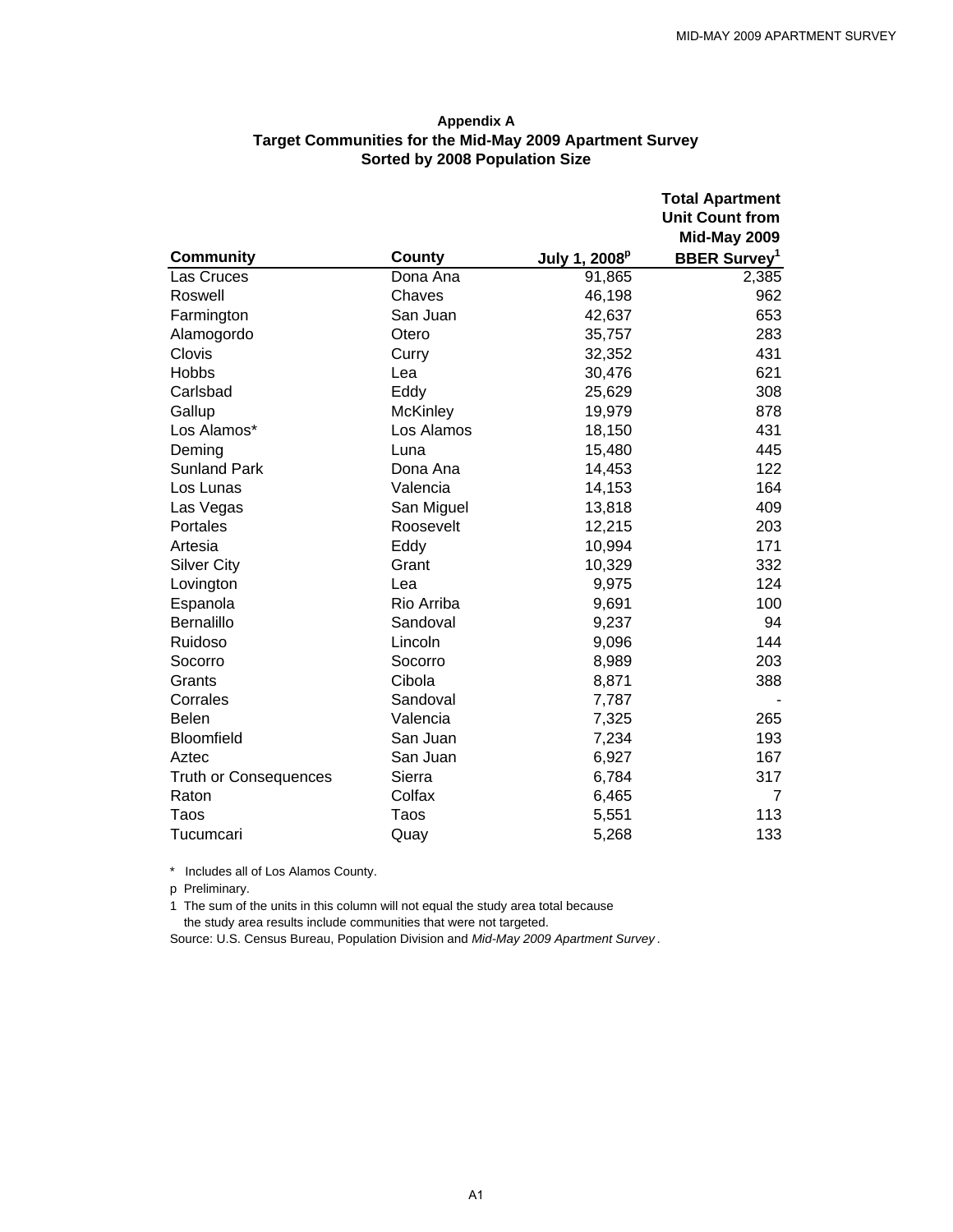#### **APPENDIX B**

#### *POSTCARD PRE-SURVEY NOTICE*

Dear Manager,

Our organization, the Bureau of Business and Economic Research (BBER) at the University of New Mexico, will soon conduct a survey of apartment vacancies and rents for the New Mexico Mortgage Finance Authority (MFA). The results from this survey will help MFA enhance their databases to better administer various housing programs throughout the state. You should receive a survey form within the next one to two weeks. Upon receipt, please complete and return the form to BBER. **The information you provide about individual properties will remain confidential.** Only aggregate or combined data will be published and survey results will be available upon request. Thank you in advance for your participation. If you have any questions please contact Karma Shore at BBER (phone: 505-277-8300; e-mail: kshore@unm.edu)

Sincerely,

Kevin Kargacin Head, Information Services Bureau of Business and Economic Research University of New Mexico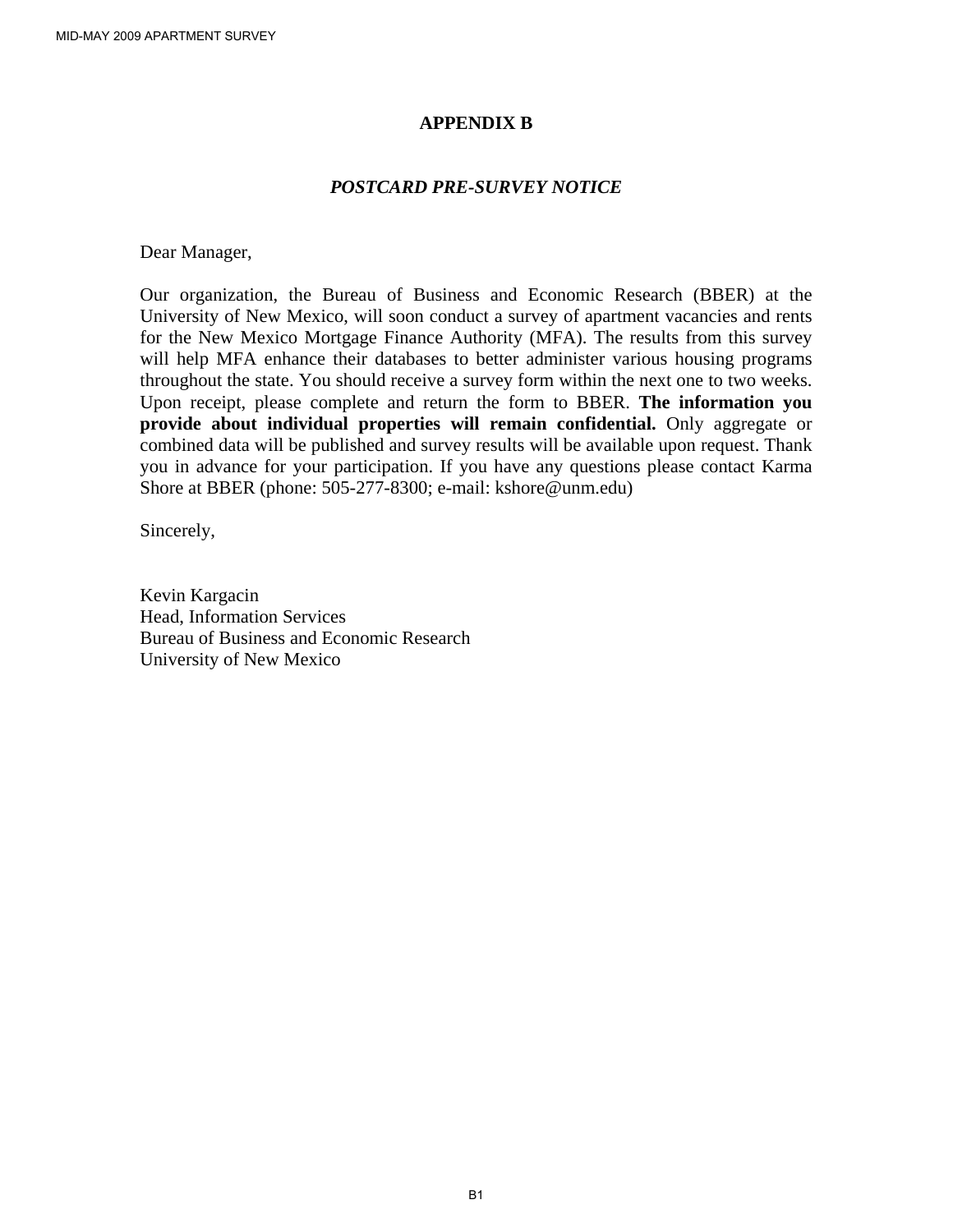

University of New Mexico Bureau of Business and Economic Research MSC06 3510 1 University of New Mexico Albuquerque, NM 87131-0001

May 12, 2009

Dear Manager,

Our organization, the Bureau of Business and Economic Research (BBER) at the University of New Mexico, is conducting a survey of apartment vacancies and rents for the New Mexico Mortgage Finance Authority (MFA). The survey asks for information as of **mid-May 2009** for all those New Mexico properties of **five or more units that are NOT in Albuquerque, Rio Rancho or Santa Fe**. The results from this survey will provide MFA with current information about local markets, improving their knowledge base to better administer various housing programs throughout the state.

Please complete and **return the enclosed survey form to BBER by Friday, May 29, 2009**. A business reply envelope has been included for your convenience. Alternatively, you can FAX the completed form to BBER at (505) 277-2773. If you wish to receive the questionnaire in digital format, let us know the appropriate e-mail address and we will send an electronic version of the survey form. Send your e-mail address to Karma Shore (kshore@unm.edu) at BBER.

If you have any questions or concerns, please contact Karma (phone: 505-277-8300, e-mail: kshore@unm.edu).

**Information that you provide about individual properties will remain confidential.** Only aggregate or combined data will be published. Thank you for your participation.

Sincerely,

 $7 - 12$ 

Kevin Kargacin Head, Information Services Bureau of Business and Economic Research University of New Mexico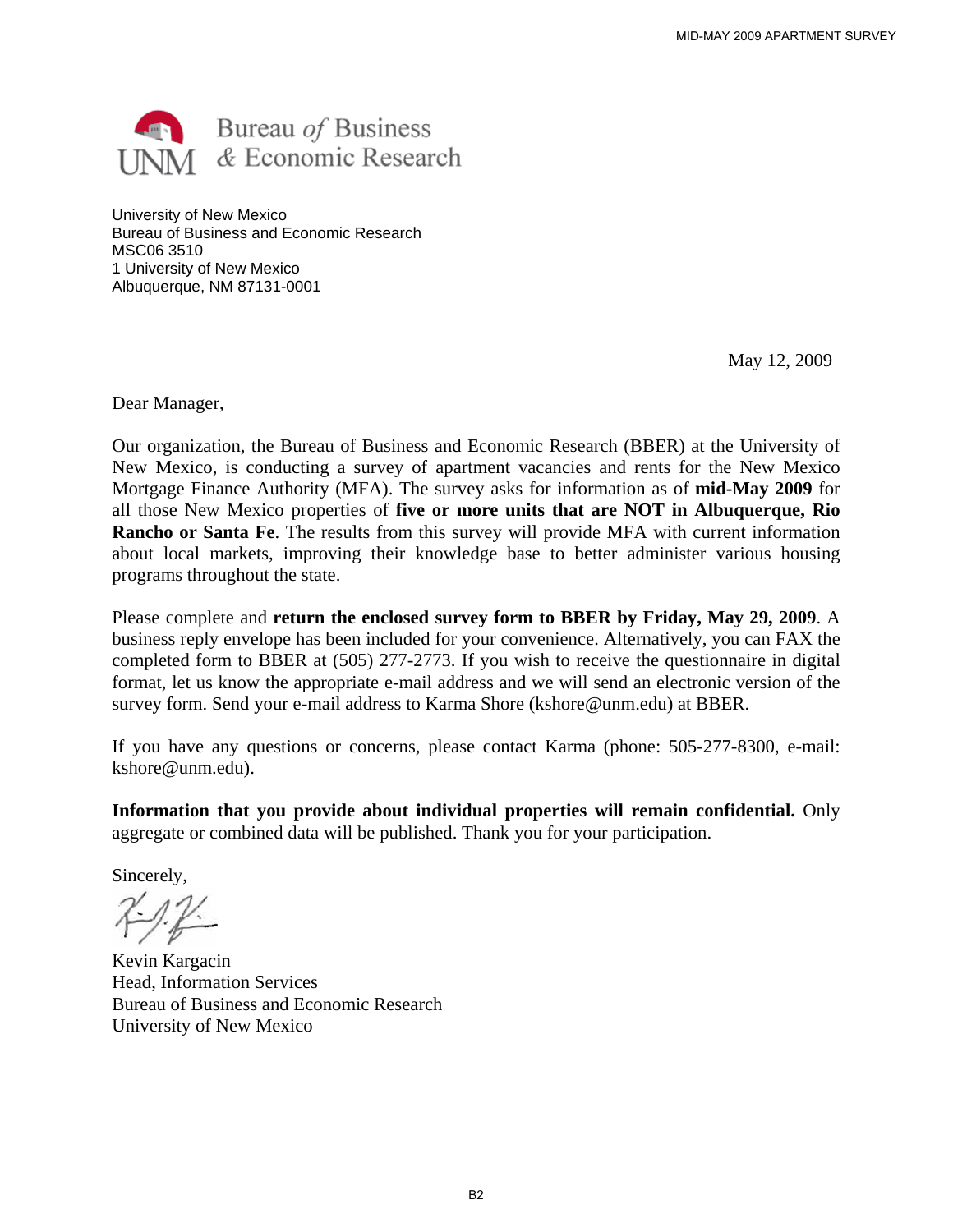

## **BBER Apartment Survey for MFA: Mid-May 2009**

*Instructions*: Please write your contact information in the designated spaces below. At the bottom of this page you can indicate if you would like a copy of the final survey results.

The attached page is the actual questionnaire, with space to provide information for up to three properties. If you need more pages we can send them to you or, if you wish, you can photocopy the blanks and complete them. The survey covers only New Mexico properties of **five or more units that are NOT in Albuquerque, Rio Rancho, or Santa Fe**.

For each of these properties, please provide the property name and complete address, and estimate when the property was first built. In addition, please provide the following information for **mid-May 2009**: the total number of units at that property by type of apartment (e.g., efficiency, 1-bedroom, etc.), the **average asking** rent by type of apartment, and the number of vacant units by type of apartment. Vacant units are those that are physically empty.

**Information about individual properties will remain confidential. Only aggregate or combined data will be published.** Again, if you would like to receive a copy of our final findings, please check the "Yes" line under your contact information below.

**Please return materials to BBER** in the enclosed business reply envelope **by Friday, May 29, 2009**. If you have misplaced this envelope we can replace it or you can mail the completed survey to:

Attn.: Karma Shore University of New Mexico Bureau of Business and Economic Research MSC06 3510 1 University of New Mexico Albuquerque, NM 87131-0001.

Alternatively, you can FAX the completed form to 505-277-2773. If you have any questions, wish to receive additional copies of the questionnaire, or would like an electronic version of this survey contact Karma (phone: 505-277-8300; e-mail kshore@unm.edu). Thank you for participating in the survey.

Please provide *your* **contact information**:

| Would you like a copy of our final findings? Yes _____ No ____ |  |  |
|----------------------------------------------------------------|--|--|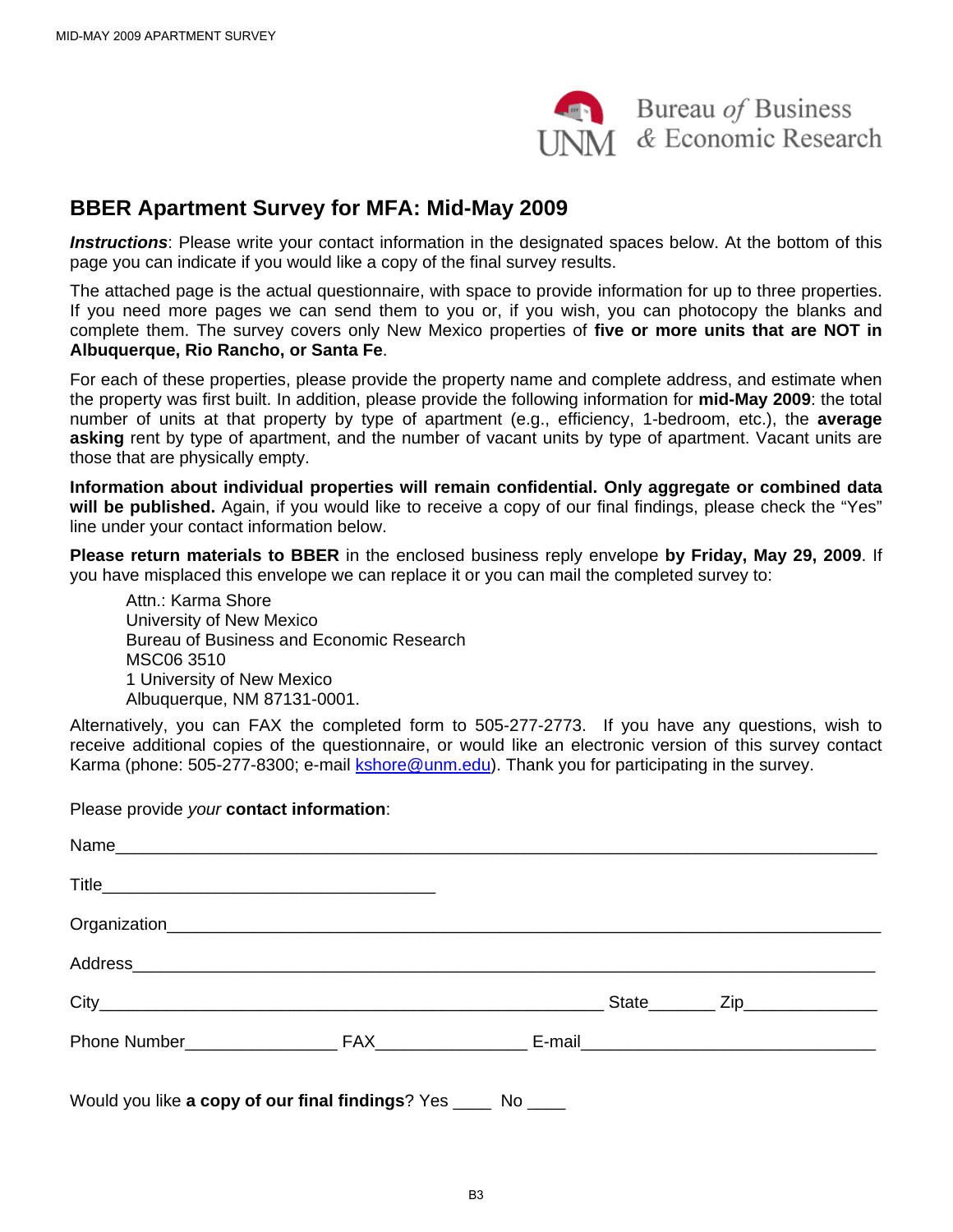| <b>BBER Apartment Survey for MFA: Mid-May 2009</b> |  |  |
|----------------------------------------------------|--|--|
|----------------------------------------------------|--|--|

| Property:                                                                                                      |                   |                                  |                               |                     |                |              |
|----------------------------------------------------------------------------------------------------------------|-------------------|----------------------------------|-------------------------------|---------------------|----------------|--------------|
|                                                                                                                |                   |                                  |                               |                     |                |              |
|                                                                                                                |                   |                                  |                               |                     |                |              |
|                                                                                                                |                   |                                  |                               |                     | State Zip      |              |
|                                                                                                                |                   |                                  |                               |                     |                |              |
| Year Property Built (est.) _________________                                                                   |                   |                                  |                               |                     | 4 or more      |              |
|                                                                                                                | <b>Efficiency</b> | 1-Bedroom                        | 2-Bedroom                     | 3-Bedroom           | <b>Bedroom</b> | <b>Total</b> |
| <b>Number of Units</b>                                                                                         |                   |                                  |                               |                     |                |              |
| <b>Average Asking Rent</b>                                                                                     |                   |                                  |                               |                     |                |              |
| Number of Vacant Units*                                                                                        |                   |                                  |                               |                     |                |              |
|                                                                                                                |                   | * Vacant means physically empty. |                               |                     |                |              |
|                                                                                                                |                   |                                  |                               |                     |                |              |
|                                                                                                                |                   |                                  |                               |                     |                |              |
|                                                                                                                |                   |                                  |                               |                     |                |              |
| Property:                                                                                                      |                   |                                  |                               |                     |                |              |
|                                                                                                                |                   |                                  |                               |                     |                |              |
| Address Address Address Address Address Address Address Address Address Address Address Address Address Addres |                   |                                  |                               |                     |                |              |
|                                                                                                                |                   |                                  |                               |                     | State Zip      |              |
| Year Property Built (est.) _______________                                                                     |                   |                                  |                               |                     |                |              |
|                                                                                                                |                   |                                  |                               |                     | 4 or more      |              |
|                                                                                                                | <b>Efficiency</b> | 1-Bedroom                        |                               | 2-Bedroom 3-Bedroom | <b>Bedroom</b> | <b>Total</b> |
| <b>Number of Units</b>                                                                                         |                   |                                  |                               |                     |                |              |
| <b>Average Asking Rent</b>                                                                                     |                   |                                  |                               |                     |                |              |
| <b>Number of Vacant Units*</b>                                                                                 |                   |                                  |                               |                     |                |              |
|                                                                                                                |                   | * Vacant means physically empty. |                               |                     |                |              |
|                                                                                                                |                   |                                  |                               |                     |                |              |
|                                                                                                                |                   |                                  |                               |                     |                |              |
| <b>Property:</b>                                                                                               |                   |                                  |                               |                     |                |              |
|                                                                                                                |                   |                                  |                               |                     |                |              |
| <b>Address</b>                                                                                                 |                   |                                  |                               |                     |                |              |
|                                                                                                                |                   |                                  |                               |                     | State Zip      |              |
| Year Property Built (est.) ________________                                                                    |                   |                                  |                               |                     |                |              |
|                                                                                                                |                   |                                  |                               |                     | 4 or more      |              |
|                                                                                                                | <b>Efficiency</b> |                                  | 1-Bedroom 2-Bedroom 3-Bedroom |                     | <b>Bedroom</b> | <b>Total</b> |
| <b>Number of Units</b>                                                                                         |                   |                                  |                               |                     |                |              |
| <b>Average Asking Rent</b>                                                                                     |                   |                                  |                               |                     |                |              |
| Number of Vacant Units*                                                                                        |                   |                                  |                               |                     |                |              |
|                                                                                                                |                   | * Vacant means physically empty. |                               |                     |                |              |
|                                                                                                                |                   |                                  |                               |                     |                |              |

**Please return materials to BBER** in the enclosed business reply envelope **by Friday, May 29, 2009**. If you have misplaced the envelope we can replace it or you can mail the completed survey to *Attn.: Karma Shore; University of New Mexico; Bureau of Business and Economic Research; MSC06 3510; 1 University of New Mexico; Albuquerque, NM 87131-0001*. You can also FAX the completed form to 505-277-2773. If you have any questions, or wish to receive additional copies of the questionnaire, contact Karma (phone: 505-277-8300; e-mail kshore@unm.edu).